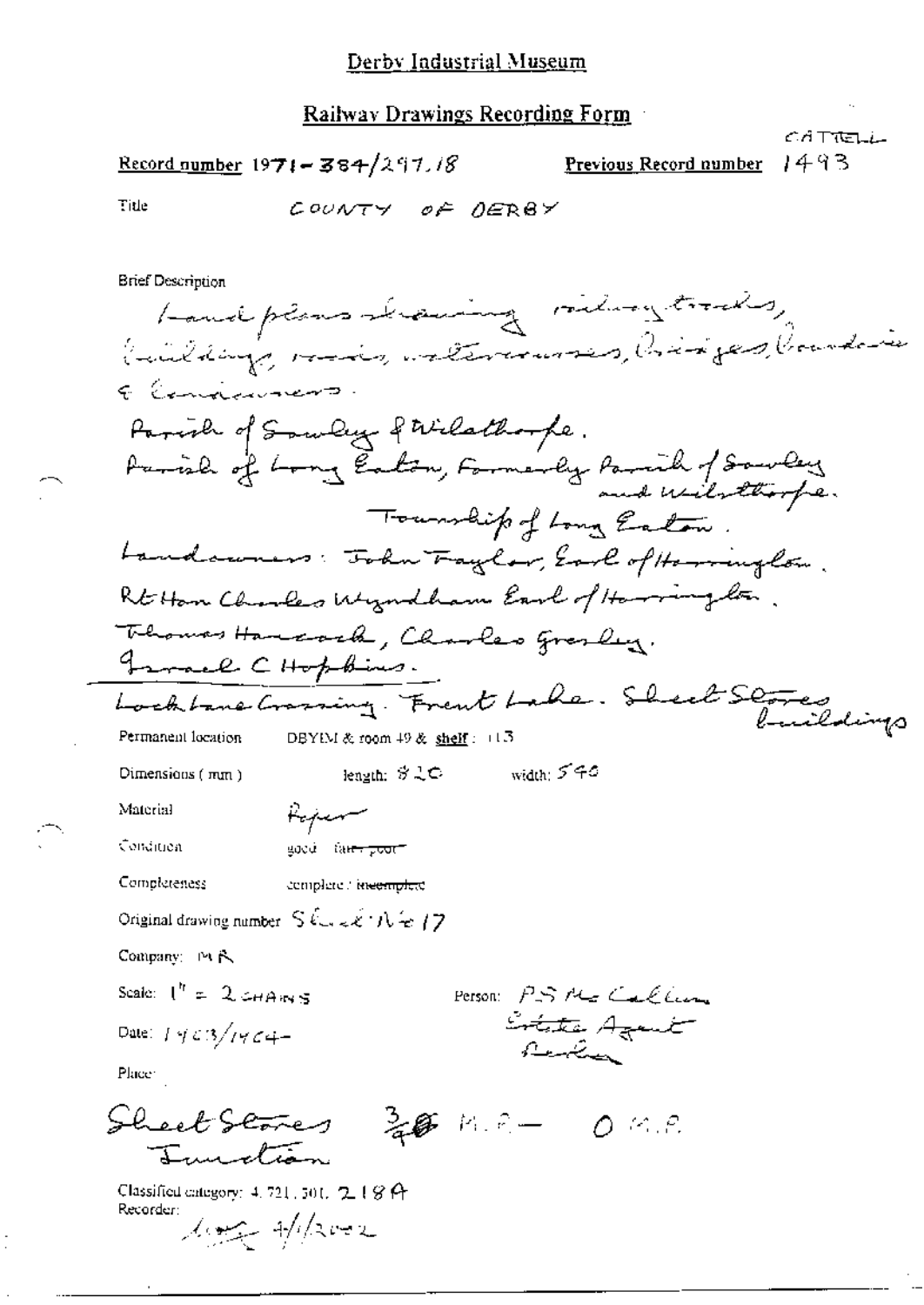## **Railway Drawings Recording Form**

## Record number 1997-5/1273

Previous Record number MRP132/62

Title

**Brief Description** 

Plan of pond

| <b>Permanent</b> location | 33<br>DBYIM & room * & shelf: |                |
|---------------------------|-------------------------------|----------------|
| Dimensions (mm)           | length:                       | width:<br>Sec. |
| Material                  |                               |                |
| Condition                 | good / fair / poor            |                |
| Completeness              | complete / incomplete         |                |
| Original drawing number   |                               |                |
| Company:                  |                               |                |
| Scale:                    |                               | Person:        |
| Date:                     |                               |                |
| Place:                    |                               |                |

Sawley

Classified category: 4, 721, 301. 60 /218A Recorder:

minis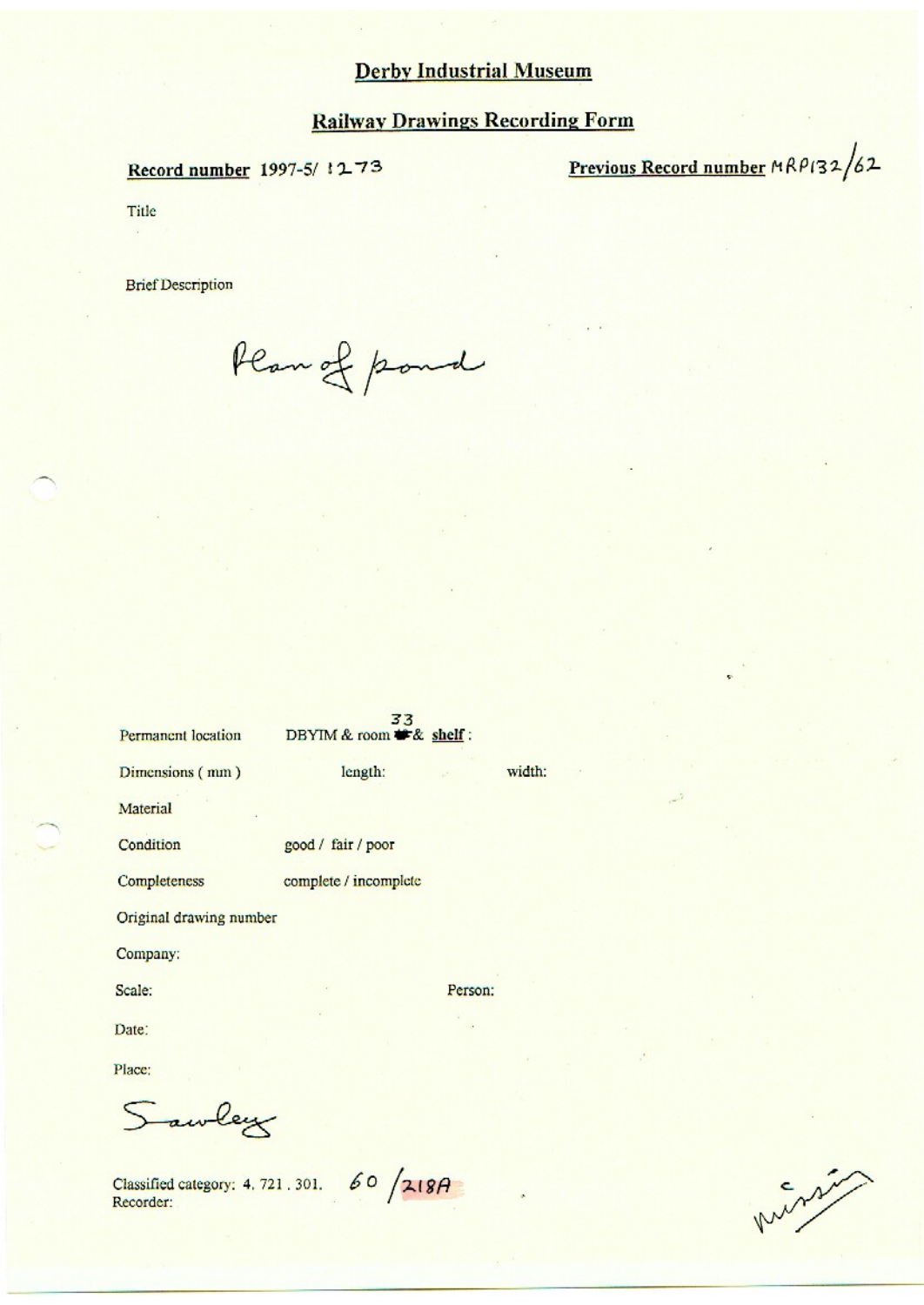## **Railway Drawings Recording Form**

CATTELL Previous Record number 1493 Record number  $1971 - 384/297.17$ COUNTY OF LEICESTER COUNTY OF DERBY Title **Brief Description** have plans showing riding trades, buildings, reads, welter courses, bridges, boundaries E Cancelaument ro i ar a a -a de a duia ro 1.

DBYIM & room  $49$  & shelf:  $\pm 13$ Permanent location  $\begin{array}{lll} \text{length:} & \text{``} \mathcal{L} \text{''} & \text{with:} & \text{``} \mathcal{L} \text{''} \text{''} \end{array}$ Dimensions (mm) Report Material Condition good. family poor Completeness complete / inco<del>mplete</del> Original drawing number  $S \& \prec \& \land \forall \prec \bot \delta$ Company: 19 A. Scale:  $I'' = 2 \cos \theta$  in s Purson P.S. He Callin State Agent Date:  $14.3/14.3$ Place:  $12.4.5 - \frac{3}{4}$  m.s. Sawley Locks.

Classified category:  $4.721.303$ ,  $2.18A$ Recorder: Loge Albert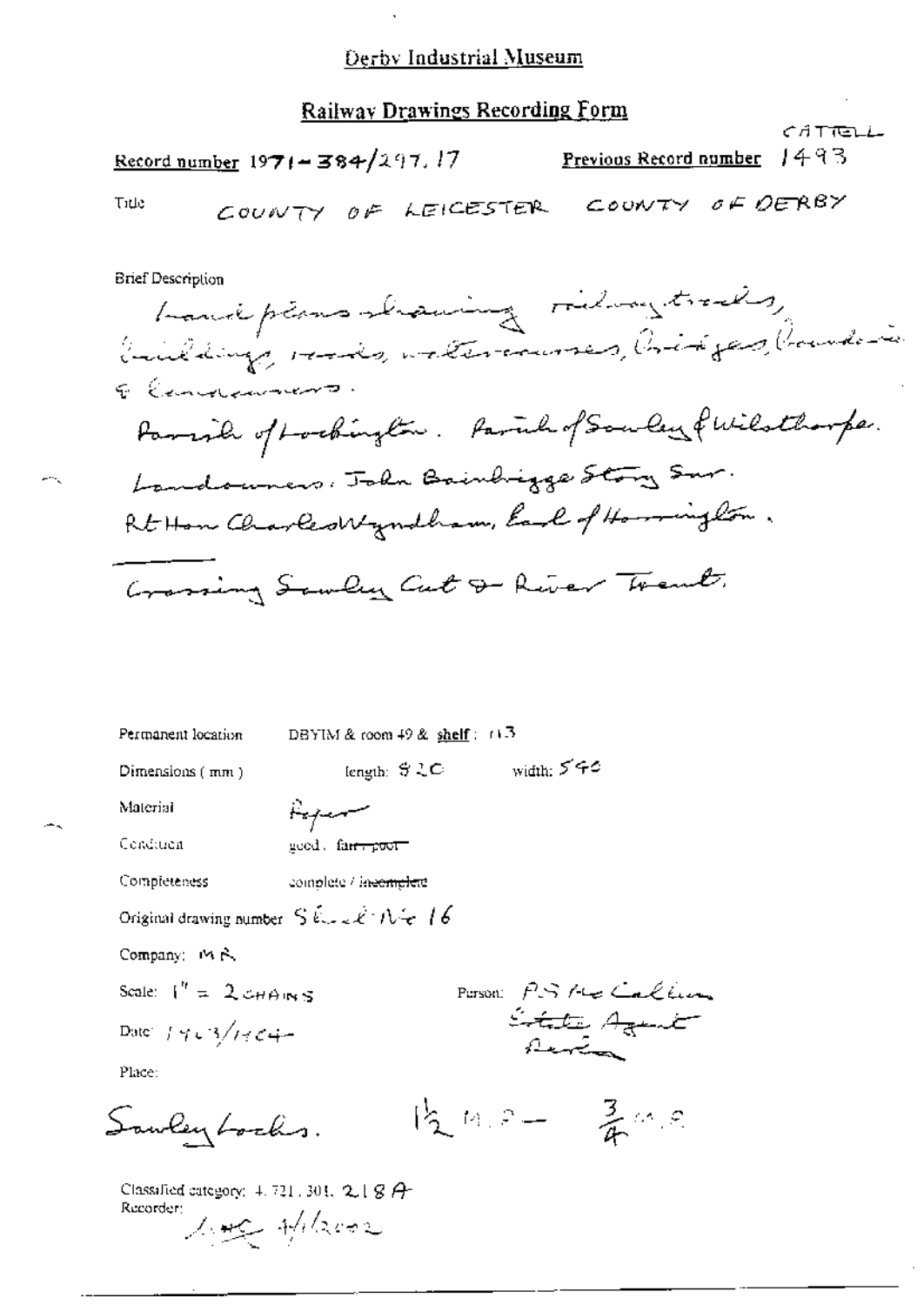**Railway Drawings Recording Form** 

Record number 1971 - 384/297.16

Previous Record number 1493

CATTELL

Title

$$
C_{\mathcal{L}\mathcal{O}\mathcal{U}}\mathcal{N}\uparrow\gamma\circ\mathsf{F} \text{ hence} \mathsf{S}\tau\in\mathbb{R}
$$

**Brief Description** 

Landplans strawing riding trades, buildings, rads, watercourses, bidges, boundarie Elingenment. Parish of Lockington. Landowners: John Bainbrigge Story Sav. Passes Lockington Grounds.

DBYIM & room  $49$  & shelf:  $0.3$ Permanent location

Dimensions (mm)

length:  $$CO$  width: 540

Material Condition

سيريبهين good. fa<del>n i poor</del>

Completeness complete / ineemplete

Original drawing number  $S \& + \epsilon \& + \hbar + \sqrt{S}$ 

Company: MR

Scale  $1^h = 2$  CHAINS

Date  $1463/1464-$ 

Person P.S. Mo Caller Litate Agent

Place:

 $24M.P - 12M.P$ 

Classified category:  $4, 721, 301, 2, 18P$ Recorder:

 $\mu_{\text{max}}$  approval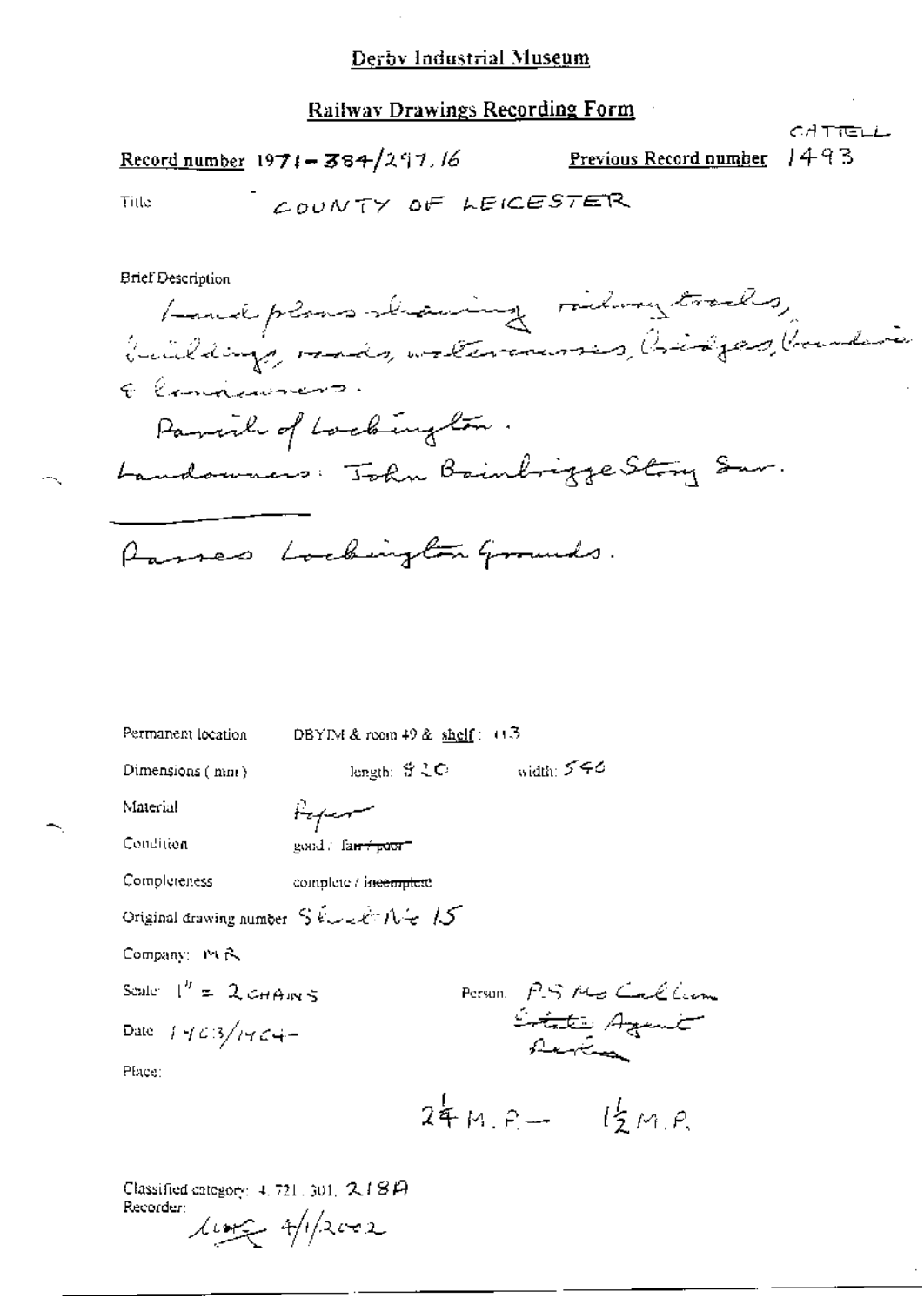## **Railway Drawings Recording Form**

 $CATTELL$ Record number  $1971 - 384/297.15$ Previous Record number 1493  $\frac{1}{2}$  . COUNTY OF LEICESTER

Bnef Description

 $\overline{\phantom{a}}$ 

| Permanent location                                                                                              | DBYIM & room $49$ & shelf: $11.3$ |                |                      |
|-----------------------------------------------------------------------------------------------------------------|-----------------------------------|----------------|----------------------|
| Dimensions (mm)                                                                                                 | length: ゔこつ                       | width: $5 - 6$ |                      |
| Material                                                                                                        | frjem                             |                |                      |
| Condition                                                                                                       | good and poor                     |                |                      |
| Completeness                                                                                                    | complete / in <del>complete</del> |                |                      |
| Original drawing number $\mathop{\mathrm{S}}\nolimits\mathcal{E}$ and $\mathcal{E}/\mathcal{N}_\mathcal{E}/4$ . |                                   |                |                      |
| Company: MA                                                                                                     |                                   |                |                      |
| Scale: $1'' = 2$ CHAINS                                                                                         |                                   |                |                      |
| Date: $1.403/1404-$                                                                                             |                                   |                | Person: PS Me Callum |
| Place:                                                                                                          |                                   |                |                      |
|                                                                                                                 |                                   |                | $3$ m.e $24x$ e      |
|                                                                                                                 |                                   |                |                      |

Classified category: 4, 723-301 2.1 GA Recurdent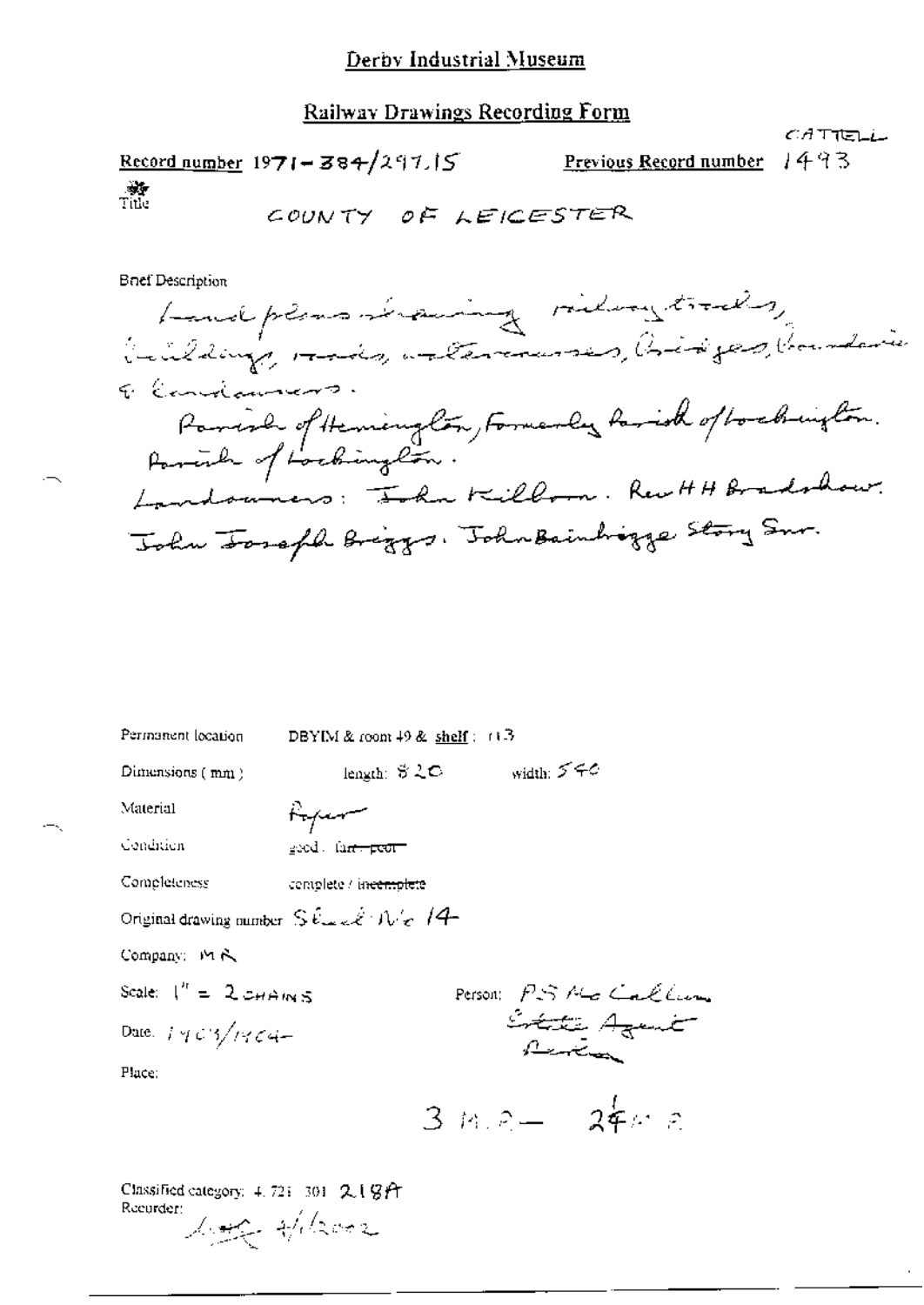Record number  $1971 - 384/297$ . 14

1493 Previous Record number

CATTELL

Title

COUNTY OF LEICESTER

**Brief Description** 

Landplans strawing riding trades, building, ride, arteranses, biriges, banderie E Canalaimens. Parish of Cartle Aminglon, Parish of Heminglon Formorly Farrick flockington. Landowners: "John Chopman, Mrs Mary Babewell. John Burton Hood. Thas Fielday. John Killman. Sir John Harfur Crewe. Edwin Hard. Chas Greaves, Earl Comper. Contle Donington Station Hemington Hole. DBYIM & room  $49$  & shelf: (1.3) Permanent lecation length: 台ミC - - - width: ブチの Dimensions (mm) Material Referen Condition good fa<del>n poor</del> Completeness complete / in<del>complete</del> Original drawing number  $\left\|\mathbb{S}\right\|_{\mathbb{R}\times\mathbb{R}}\times\left\|\mathcal{N}\right\|_{\mathcal{C}}$ Company MR Scale:  $1'' = 2 \cos \theta$  m 5 Person PS Me Callin Istate Agent Dute:  $7423/1464 -$ Place. Cartles  $3^2$  m  $3-3$  m  $3$ Donington

Classified category 4, 721, 301,  $2$ , [  $8$   $A$ Recorder:

 $\mu_{\text{eff}}$  +/2002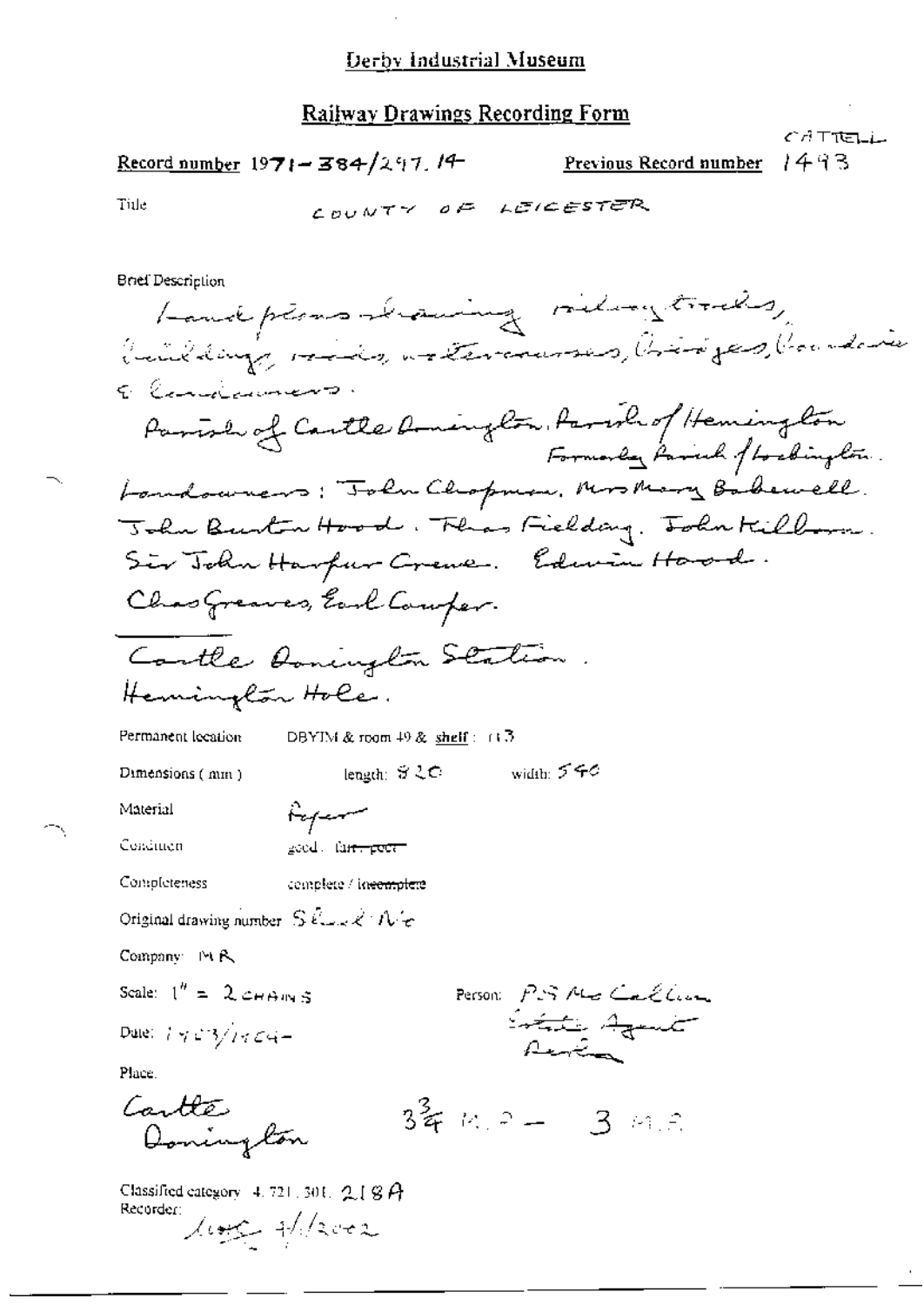### Railway Drawings Recording Form

$$
\underline{\text{Record number 1971} = 384/297.13}
$$

1493 Previous Record number

سابتاتة أناثر

Tiile

**Brief Description** 

Permanent location

DBYIM & room 49 & shelf: (13)

Dimensions (mm)

length: ゔえ⊂ width: ブチン

Person PSNGCACCION

 $44.7 - 32.47$ 

li<del>tat</del>e Agent

Material

Cenditien

Completeness complete / intemplete

Poper

good fa<del>ir spoor</del>

Original drawing number  $S$   $\ell \rightarrow \ell^* N$  or

Company: MR

Scale:  $I'' = 2cmans$ 

Date:  $1403/1464-$ 

Place:

Cartte Donington

Classified category: 4, 721, 301, 2, 1 8 A Recorder:

ling +/1/2002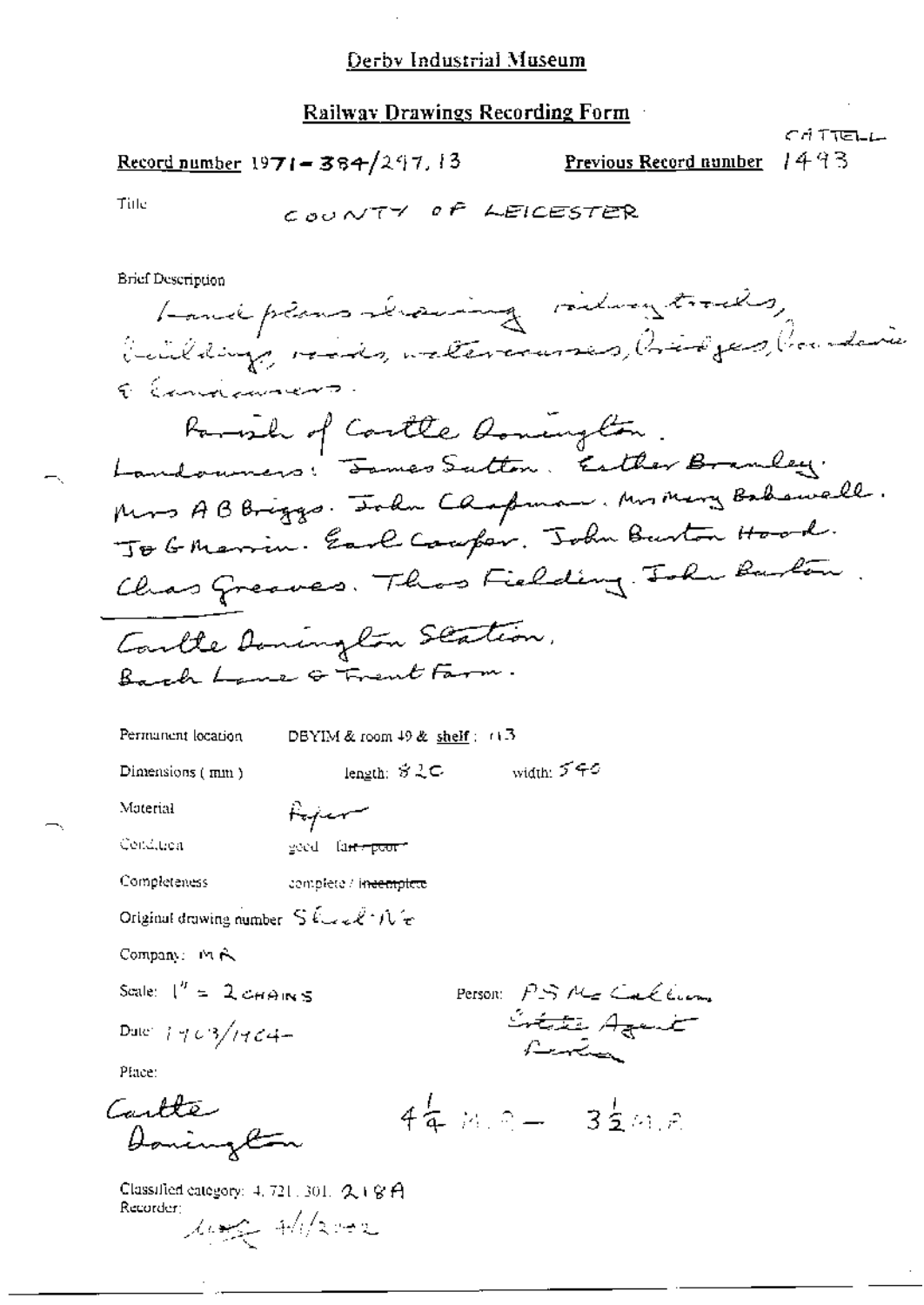Record number 1971-384/297.12 Previous Record number

CATROLL 1493

Title

---

**Brief Description** 

Permanent location DBYIM & room 49 & shelf : r13

Dimensions (min)

length:  $\beta$  20 width: 540

Material Condition Poper good / fairs poor t

Completeness

complete / in<del>ieoniplete</del>

Original drawing number  $\left. \text{S}\right. \mathcal{L}_{\text{max}}\mathcal{L}\cdot \mathcal{N}\mathcal{L}\cdot \mathcal{N}$ 

Company: MR

Scale:  $I'' = 2 \cos \theta$  in 5

Date:  $1403/1404$ 

Place

a <del>a 12.</del>

Person: PSAGCalling Create Agent

 $5.7.2 - 44.2.8$ 

Classified category 4, 721, 301, 249A Recorder: Mag Alzoor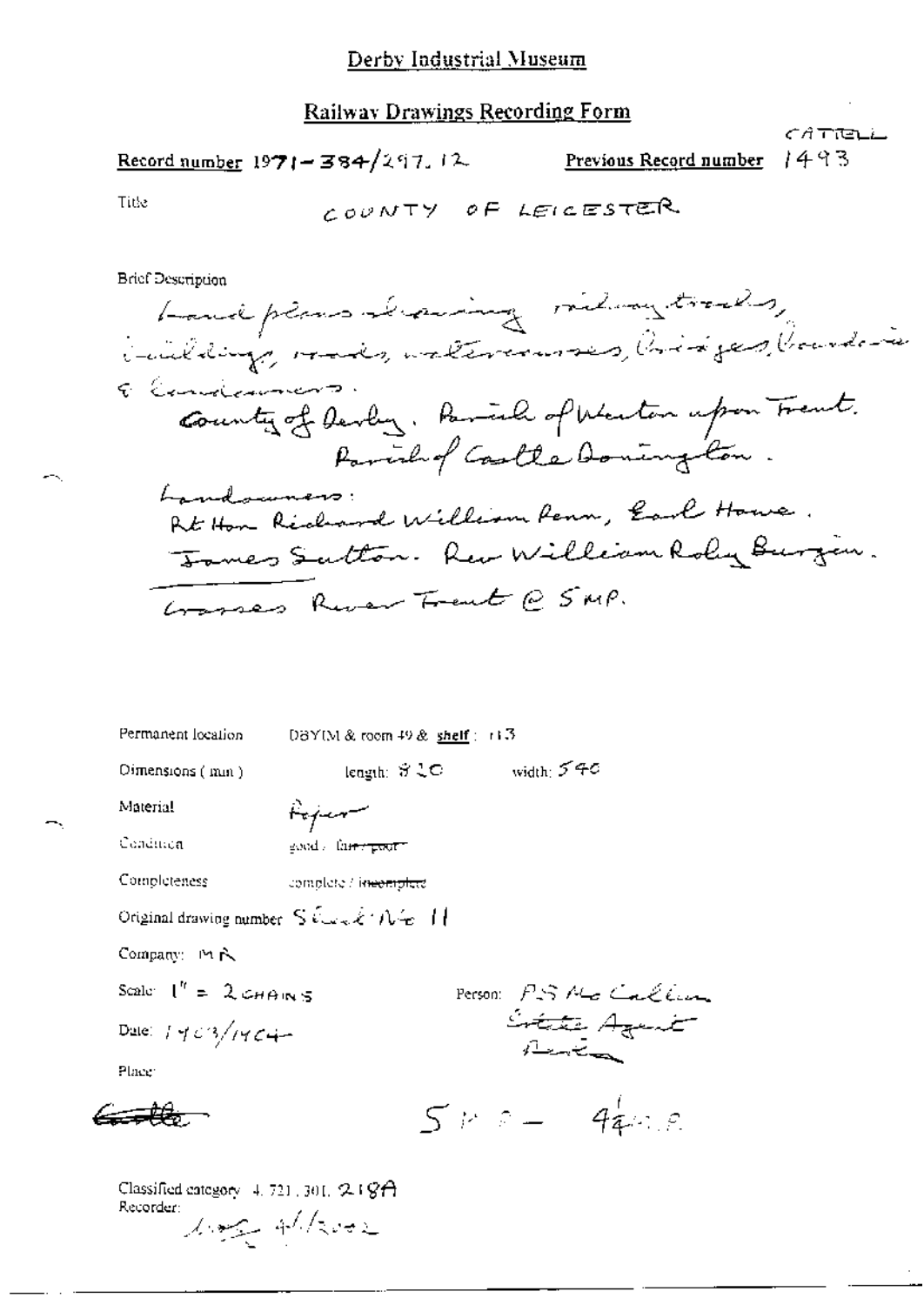$\overline{a}$ 

# **Railway Drawings Recording Form**

$$
\underline{\text{Record number}} 1971 = 384/297.11
$$

1493 Previous Record number

CATTELL

Title

55

**Brief Description** 

| Permanent location                                                      |       | DBYIM & room $+9$ & shelf $\therefore$ $+3$ |             |                       |  |
|-------------------------------------------------------------------------|-------|---------------------------------------------|-------------|-----------------------|--|
| Dimensions (mm)                                                         |       |                                             | length: ゔこつ | width: グチの            |  |
| Material                                                                | سيميه |                                             |             |                       |  |
| Condition                                                               |       | good fa <del>ll poor</del>                  |             |                       |  |
| Completeness                                                            |       | complete / in <del>ecmplet</del> e          |             |                       |  |
| Original drawing number $S \& \rightarrow \hat{\mathcal{K}}$ $N \in 10$ |       |                                             |             |                       |  |
| Company. Pt R                                                           |       |                                             |             |                       |  |
| Scale: $\binom{n}{k} = 2$ CHAINS                                        |       |                                             |             |                       |  |
| Date: $1403/1404-$                                                      |       |                                             |             | Person: PS Me Callian |  |
| Place:                                                                  |       |                                             |             |                       |  |
|                                                                         |       |                                             |             | $5408 - 508$          |  |
|                                                                         |       |                                             |             |                       |  |

Classified category: 4, 721-301, 218A Recorder:<br>1000 +12002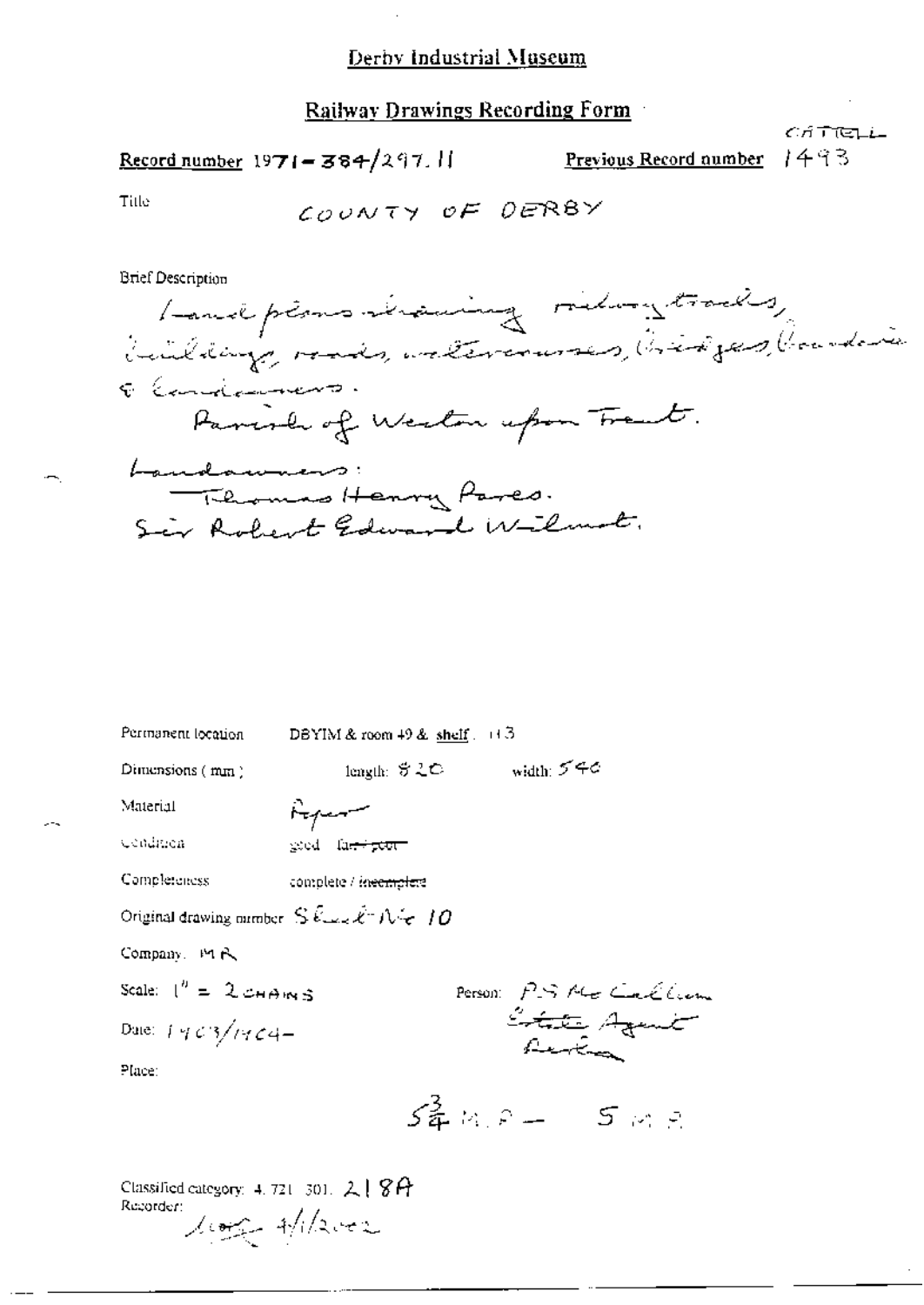#### **Railway Drawings Recording Form**

CATTELL Record number  $1971 - 384/297$ , lo 1493 Previous Record number

Tiile

COUNTY OF DERBY

**Brief Description** 

Landplans showing riding trading ( Lillings, rads, watercourses, Cridges, Counter E Consideration Parish of Westerupon Trent. Landouners: Themas Pares. Sir Robert Edwards Wilmot. Weston on Trent Station

Permanent location DBYIM & room 49 & shelf:  $(13$ iength: サこの width: 540 Dimensions (mm) Material Hyer Condition good fa<del>ir poor</del> Completeness complete / incemplete Original drawing number  $S\cos\epsilon/\hbar\epsilon = 9$ Company: Pt R. Scale:  $1'' = 2cm + m \le$ Person PS Me Callin liste Aguit Date:  $1403/1404-$ Place:  $6\frac{1}{2}$  M, 2 -  $5\frac{3}{4}$  m, 2 Wester on Trent Classified category: 4, 721, 301,  $2\sqrt{8}$   $A$ Recorder: Loge + Book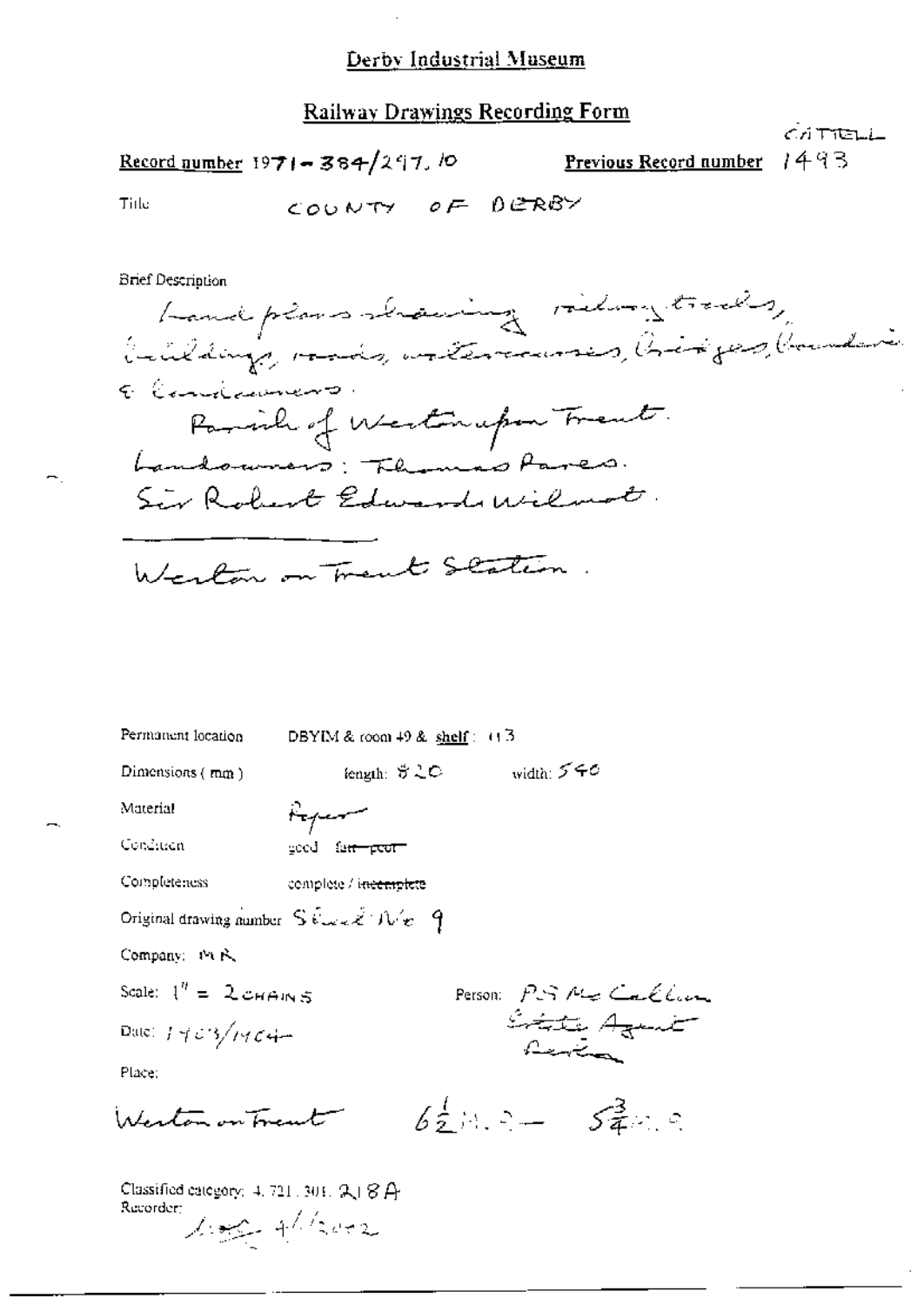ساقاتات 17 Record number 1971 - 384/297. 9 Previous Record number 1493 COUNTY OF DERBY Title

**Brief Description** 

 $\overline{a}$ 

bandplans shawing riding tracks, Calibrary roads, attentions , Oridges, Condai Elendianamo. Parish of Weston upon Trent. Landonners: Six Robert Edward Wilmot. Revellohn Wadhem.

| Permanent location                                                                        | DBYIM & room $49$ & shelf: $+13$ |  |  |
|-------------------------------------------------------------------------------------------|----------------------------------|--|--|
| Dimensions $(mn)$                                                                         | width: $550$<br>length: ゔこ⊂      |  |  |
| Material                                                                                  | Hajar                            |  |  |
| Cendrich                                                                                  | good, la <del>m-peur</del>       |  |  |
| Completeness                                                                              | complete / in <del>centure</del> |  |  |
| Original drawing number $S \mathcal{L}_{\text{max}} \ell / \mathcal{N}_{\text{tr}} \beta$ |                                  |  |  |
| Company: 19 A                                                                             |                                  |  |  |
| Scale: $I'' = 2cmams$                                                                     | Person: PS Me Callum             |  |  |
| Date: $1463/1464-$                                                                        | Lotte Agent<br>المتسخير          |  |  |
| Phice:                                                                                    |                                  |  |  |
| $74.8 - 65$<br>Western on Treat                                                           |                                  |  |  |
| Classified category: 4, 721, 301, 2, [ 8 f4<br>Recorder:<br>Mage Have                     |                                  |  |  |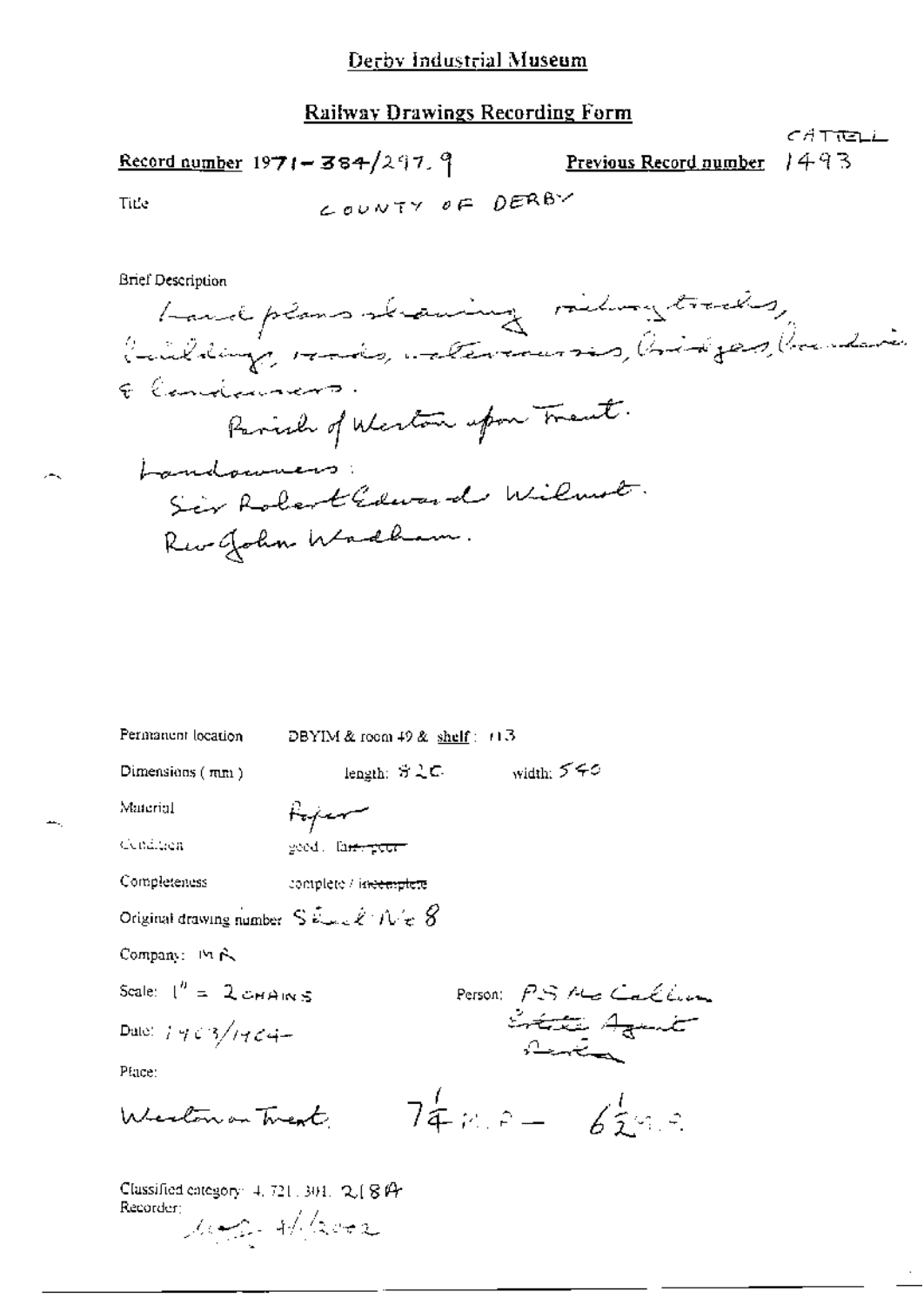Record number  $1971 - 384/297$ . 8

1493 Previous Record number

CÁ TIELL

Tide

COUNTY OF OERBY

**Brief Description** 

Landplans seraning riding trading buildings, reads, watercourses, bisiges, banderie Elendament. Parcial of Weston upon Trant. formul of Swarbertone. Landaumers; Sier John Harper Crewe. Riv John Widham. Sir REWilmot. Tunction at Challanter Cart. Chellaston coltages. Stone quarry with ridings.

fength: #20 width: 540

Permanent location DBYIM & room  $49$  & shelf :  $+3$ 

Dimensions (min)

Aguar

good fa<del>n poor</del>

Cendragu

Material

Completeness complete / in<del>eomplet</del>e

Original drawing number  $S \& L \& R \& R$ 

Company, 19 R.

Place.

Scale:  $1'' = 2 \cos \theta$  m s

Date:  $1703/1764-$ 

Chellarton

Part Jan

Person PS Me Carley Lotate Agent Renden)

 $42mP - 74mP$ 

Clunge of datum

Classified category: 4.721-501. 2.165, 2.19A<br>Recorder:<br> $\sqrt{(\sqrt{2\sqrt{2}})^2}$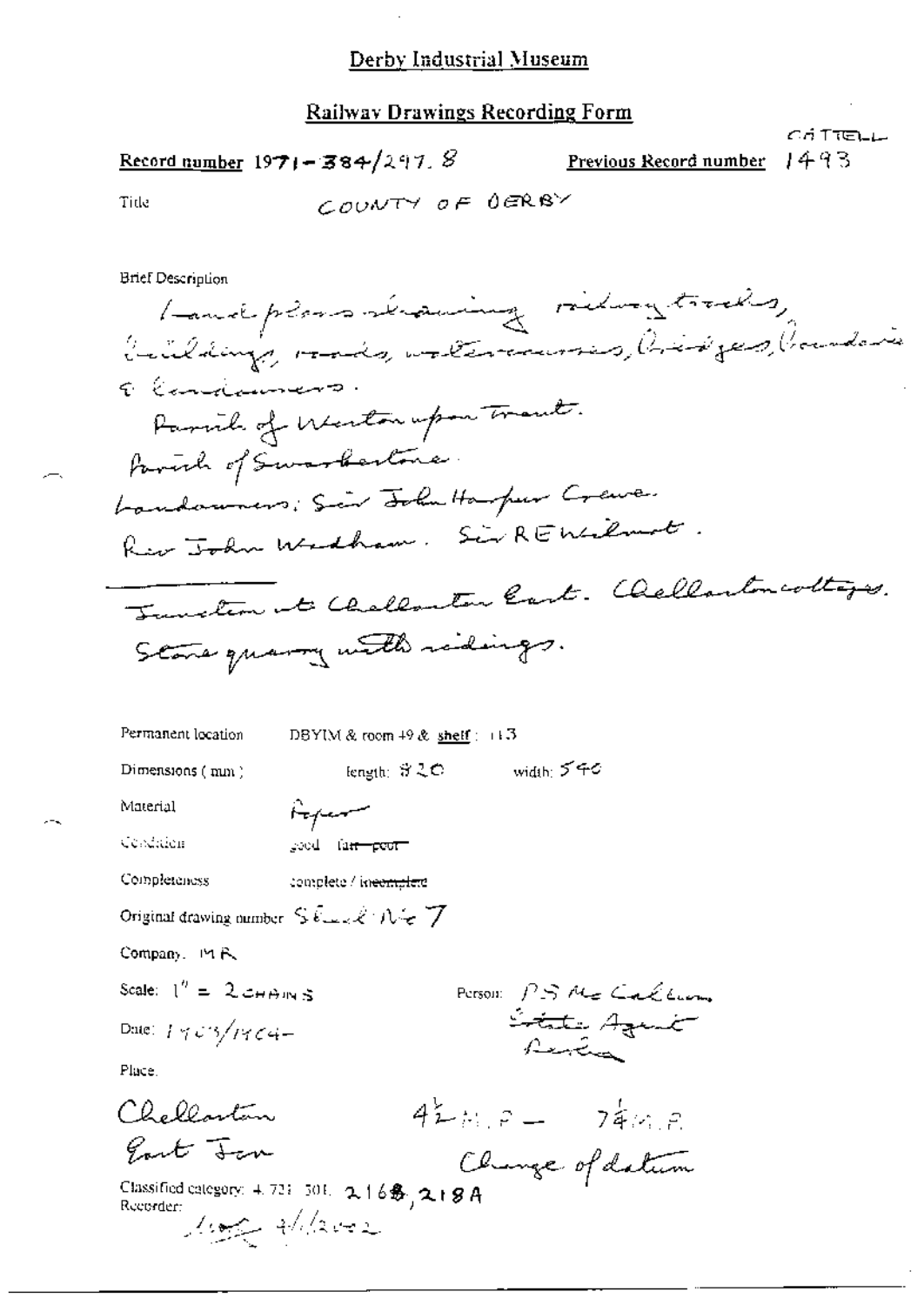#### Record number 1997-8/11000

# Previous Record number MRP132/951

Tiffe

**Brief Description** County of Devly, formile of Sourcey.<br>County of Leinier, formile of bookington.<br>County of Nottingham, Pareil of Attendancingh. Plan of routes from all directions mich at Trent Staten. Land partiaces by MR aborded peril. Read rankers, land areas & landowns rotal Rew SpencerMadden. William Parlinson.<br>William Howitt. RBoden. Borothy W Fromall.<br>John Chamberlain Hopdins. Samuel Icas N.C. Curgan.<br>Earl of Homington, John Houitt. TBonsall.<br>JSmith. John Holbrock. Samuel Bennett.<br>Perman ho DBYIM & room 49 & shelf  $\div$  4-O Permanent location length  $138C$  width  $470$ Dimensions (mm) Tracing folice Material Condition - good / <del>faar - paar</del>-Completeness complete / i<del>ncomple</del>te Original drawing number  $\overline{XH}$  2.6, Company: MR Scale:  $\frac{1}{2}$  Schools Person:  $m_{\rm in}$  . Place <del>Trent</del>

Classified category:  $4.721 - 301$ ,  $6.0$ ,  $6.8$  S,  $6.6$  S,  $6.9$  H,  $6.9$  H,  $5.7B$ ,  $5.7C$ ,  $2.19A$ Reconder  $111/2000$